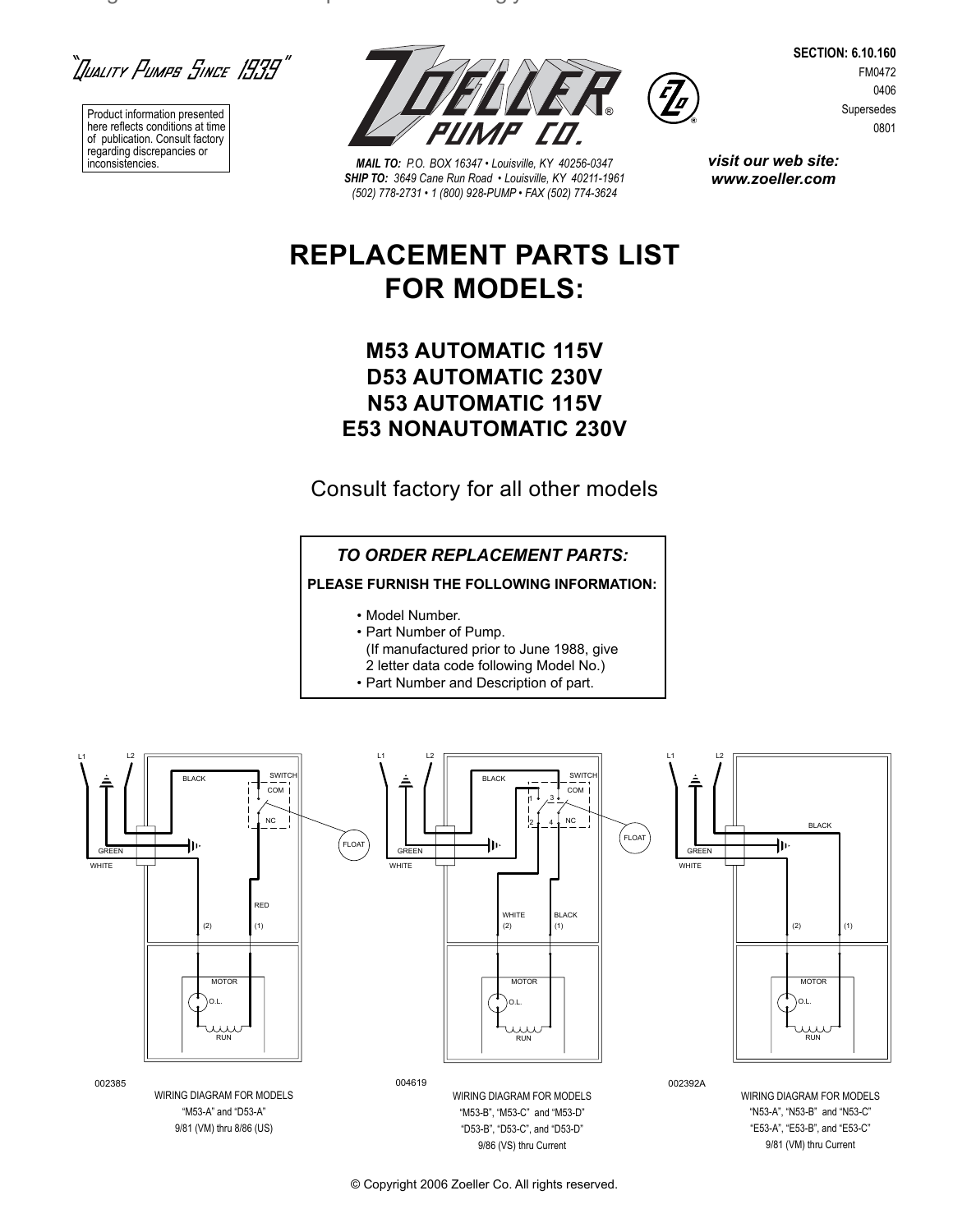#### **REPLACEMENT PARTS LIST FOR MODELS "M53" and "D53".**

| <b>MODELS:</b>    |                                 |                |                | <b>M53-A</b>               | M53-B                      | M53-C                   | <b>M53-D</b>            | <b>D53-A</b>               | <b>D53-B</b>               | <b>D53-C</b>            | <b>D53-D</b>            |
|-------------------|---------------------------------|----------------|----------------|----------------------------|----------------------------|-------------------------|-------------------------|----------------------------|----------------------------|-------------------------|-------------------------|
| <b>REF</b><br>NO. | <b>DESCRIPTION</b>              | QTY            | <b>NOTES</b>   | 9/81 VM<br>thru<br>8/86 US | 9/86 VS<br>thru<br>8/87 UT | 9/87 VT<br>thru<br>6/92 | 7/92<br>thru<br>Current | 9/81 VM<br>thru<br>8/86 US | 9/86 VS<br>thru<br>8/87 UT | 9/87 VT<br>thru<br>6/92 | 7/92<br>thru<br>Current |
| $\mathbf{1}$      | Gasket, Case/Cover              | $\mathbf{1}$   |                | 034046                     | 034046                     | 034046                  | 034046                  | 034046                     | 034046                     | 034046                  | 034046                  |
| $\overline{2}$    | Clamp, Strain Relief-Red        | $\mathbf{1}$   |                | 001770                     | 001770                     | 001770                  | 001770                  | 001770                     | 001770                     | 001770                  | 001770                  |
| 3                 | Seal, Cord-Asm "60"             | $\mathbf{1}$   |                | 002326                     | 004322                     | 004322                  | 004322                  | 002326                     | 004322                     | 004322                  | 004322                  |
| $\overline{4}$    | Cord Term & Seal 115V/A         | $\mathbf{1}$   | 1,3            | 002321                     | 004700                     | 004700                  | 004700                  | 002320                     | 004707                     | 004707                  | 004707                  |
| 5                 | Stator 115V/1Ph GE              | $\mathbf{1}$   | $\overline{2}$ | 054040                     | 054040                     | 054040                  | 007951                  | 054050                     | 054050                     | 054050                  | 007952                  |
|                   | Stator 115V/1Ph Emerson         |                |                | 002473                     | 002473                     | 002473                  | 007953                  | 005530                     | 005530                     | 005530                  | 007954                  |
| 6                 | Screw,#8-32 X 2.563 RHPI-Stlbo  | $\overline{2}$ |                | 001914                     | 001914                     | 001914                  | 001914                  | 001914                     | 001914                     | 001914                  | 001914                  |
| $\overline{7}$    | Rotor Asm 115V/1Ph GE           |                | $\overline{2}$ | 054032                     | 054032                     | 054032                  | 054032                  | 054032                     | 054032                     | 054032                  | 054032                  |
|                   | Rotor Asm 115/230V/1Ph Emerson  | $\mathbf{1}$   |                | 003735                     | 003735                     | 003735                  | 003735                  | 003735                     | 003735                     | 003735                  | 003735                  |
| 8                 | Seal, Mtr Hsg                   | $\mathbf{1}$   |                | 034007                     | 034007                     | 034007                  | 034007                  | 034007                     | 034007                     | 034007                  | 034007                  |
| $\boldsymbol{9}$  | Washer, Trst-Nyl.875X.504X.050" | $\mathbf{1}$   |                | 002140                     | 002140                     | 002140                  | 002140                  | 002140                     | 002140                     | 002140                  | 002140                  |
| 10                | Oil, Dielectric-(15.5 Oz Can)   | $\mathbf{1}$   |                | 057022                     | 057022                     | 057022                  | 057022                  | 057022                     | 057022                     | 057022                  | 057022                  |
| 11                | Housing, Pump-Mach              | $\mathbf{1}$   |                | 057018                     | 057018                     | 057018                  | 057018                  | 057018                     | 057018                     | 057018                  | 057018                  |
| 12                | Seal Asm, Shaft-Blister Pak     | $\mathbf{1}$   |                | 267027                     | 267027                     | 267027                  | 267027                  | 267027                     | 267027                     | 267027                  | 267027                  |
| 13                | Impeller-Plas 53                | $\mathbf{1}$   |                | 003644                     | 003644                     | 003644                  | 003644                  | 003644                     | 003644                     | 003644                  | 003644                  |
| 14                | Base Asm                        | $\mathbf{1}$   |                | 002690                     | 002690                     | 002690                  | 002690                  | 002690                     | 002690                     | 002690                  | 002690                  |
| 15                | Plate, Strainer-Plastic         | $\mathbf{1}$   |                | 001082                     | 001082                     | <b>NA</b>               | <b>NA</b>               | 001082                     | 001082                     | <b>NA</b>               | <b>NA</b>               |
| 16                | Case Handle & Arm Asm "50"      | $\mathbf{1}$   | 3,6            | 054092                     | 004703                     | 004703                  | 004703                  | 054093                     | 004703                     | 004703                  | 004703                  |
| 17                | Plug, Test-White                | $\overline{2}$ |                | 034090                     | 034090                     | 034090                  | 034090                  | 034090                     | 034090                     | 034090                  | 034090                  |
| 18                | Arm & Seal Asm "50"             | $\mathbf{1}$   | 3              | 054080                     | 004704                     | 004704                  | 004704                  | 054080                     | 004704                     | 004704                  | 004704                  |
| 19                | Case & Switch "50"              | $\mathbf{1}$   | 3,6,7          | 054051                     | 004702                     | 004702                  | 004702                  | 054053                     | 004702                     | 004702                  | 004702                  |
| 20                | Guard "50/1050"                 | $\mathbf{1}$   | 3              | 034016                     | 004617                     | 004617                  | 004617                  | 034016                     | 004617                     | 004617                  | 004617                  |
| 21                | Seal, Thru Wall Term            | $\overline{2}$ |                | 003402                     | 003402                     | 003402                  | 003402                  | 003402                     | 003402                     | 003402                  | 003402                  |
| 22                | Housing, Mtr-& Term Asm "50"    | $\mathbf{1}$   |                | 003177                     | 004712                     | 004712                  | 004712                  | 003177                     | 004712                     | 004712                  | 004712                  |
| 23                | Float-Polypropylene             | $\mathbf{1}$   |                | 034019                     | 034019                     | 034019                  | 034019                  | 034019                     | 034019                     | 034019                  | 034019                  |
| 24                | Rod Asm, Flt<br>(use 054062)    | $\mathbf{1}$   |                | 034087                     | 034087                     | 034087                  | 034087                  | 034087                     | 034087                     | 034087                  | 034087                  |
| 25                | Guide Asm, Flt Rod              | $\mathbf{1}$   |                | 034086                     | 034086                     | 034086                  | 034086                  | 034086                     | 034086                     | 034086                  | 034086                  |
| 26                | Switch Asm "50"                 | $\mathbf{1}$   | 3              | 034061                     | 004705                     | 004705                  | 004705                  | 034061                     | 004705                     | 004705                  | 004705                  |
| $\,$ $\,$         | Wire Asm-F-P(1)Wire Rs2.25"Lg   | $\mathbf{1}$   |                | 002231                     | NA                         | <b>NA</b>               | NA                      | 002231                     | <b>NA</b>                  | <b>NA</b>               | NA                      |
| 27                | Screw,#10-24 X.75 RHM-SI SS     | 16             |                | 001885                     | 001885                     | 001885                  | 001885                  | 001885                     | 001885                     | 001885                  | 001885                  |
| 28                | Screw,#6-32x.438Rhsltp"1"Stlzi  | $\overline{2}$ |                | 001877                     | 004644                     | 004644                  | 004644                  | 001877                     | 004644                     | 004644                  | 004644                  |
| 29                | Screw,#6-32x.25RHM SI Tc Stlgr  | $\mathbf{1}$   |                | 001877                     | 001877                     | 001877                  | 001877                  | 001877                     | 001877                     | 001877                  | 001877                  |
| 30                | Sem, 10-12x.5HH-SIShmt Scr Tp A | 3              |                | 003229                     | 003229                     | <b>NA</b>               | <b>NA</b>               | 003229                     | 003229                     | <b>NA</b>               | <b>NA</b>               |
| $\,$ $\,$         | Rebuild Kit "53/1053/55"        | $\mathbf{1}$   |                | 003181                     | 004706                     | 004706                  | 004706                  | 003181                     | 004706                     | 004706                  | 004706                  |

• Items included in Rebuild Kit.  $\alpha$  Not Shown in Illustration.  $\S$  Not sold separately.

#### NOTES:

- 1) Strain Relief (Item 2) can be purchased separately, but is included with Cord, Terminal & Seal Assembly (Item 4) and with Seal, Cord Assembly (Item 3).
- 2) Specify GE or Emerson Motor. GE motor can be identified by white valox insulation on stator. Emerson can be identified by green epoxy insulation on stator.
- 3) To insure proper replacement, customer must identify if switch is a General Electric switch.
- 4) See FM0160 Parts Price Sheet for listing of parts prices.
- 5) "NA" indicates, not applicable.
- 6) If an "X" follows Model No., or Date Mfg. on brass ID tag, consult factory for ordering any parts.
- 7) For pumps with date code prior to 9/86 the replacement case and switch will have a new style switch.

| FROM 12/70 to 12/88<br><b>1st LETTER MONTH</b><br>2nd LETTER YEAR |  |                                                |                                  |            |  |  |  |  |  |
|-------------------------------------------------------------------|--|------------------------------------------------|----------------------------------|------------|--|--|--|--|--|
|                                                                   |  | M - JAN. T - JULY A - 1971 G - 1977            |                                  | $Q = 1983$ |  |  |  |  |  |
| $N = FEB.$ $U = AUG.$                                             |  |                                                | $B = 1972$ H $- 1978$            | $P = 1984$ |  |  |  |  |  |
| $O$ - MARCH V - SEPT.                                             |  |                                                | $C = 1973$ $I = 1979$ R $- 1985$ |            |  |  |  |  |  |
| $P - APRIL$ $W - OCT$                                             |  | $D = 1974$                                     | $J = 1980$ S = 1986              |            |  |  |  |  |  |
|                                                                   |  | R - MAY X - NOV. E -- 1975 M -- 1981 T -- 1987 |                                  |            |  |  |  |  |  |
|                                                                   |  | $S = JUNE Y - DEC. F - 1976 N - 1982 U - 1988$ |                                  |            |  |  |  |  |  |

IE: MMYY = 0192 = Jan. 1992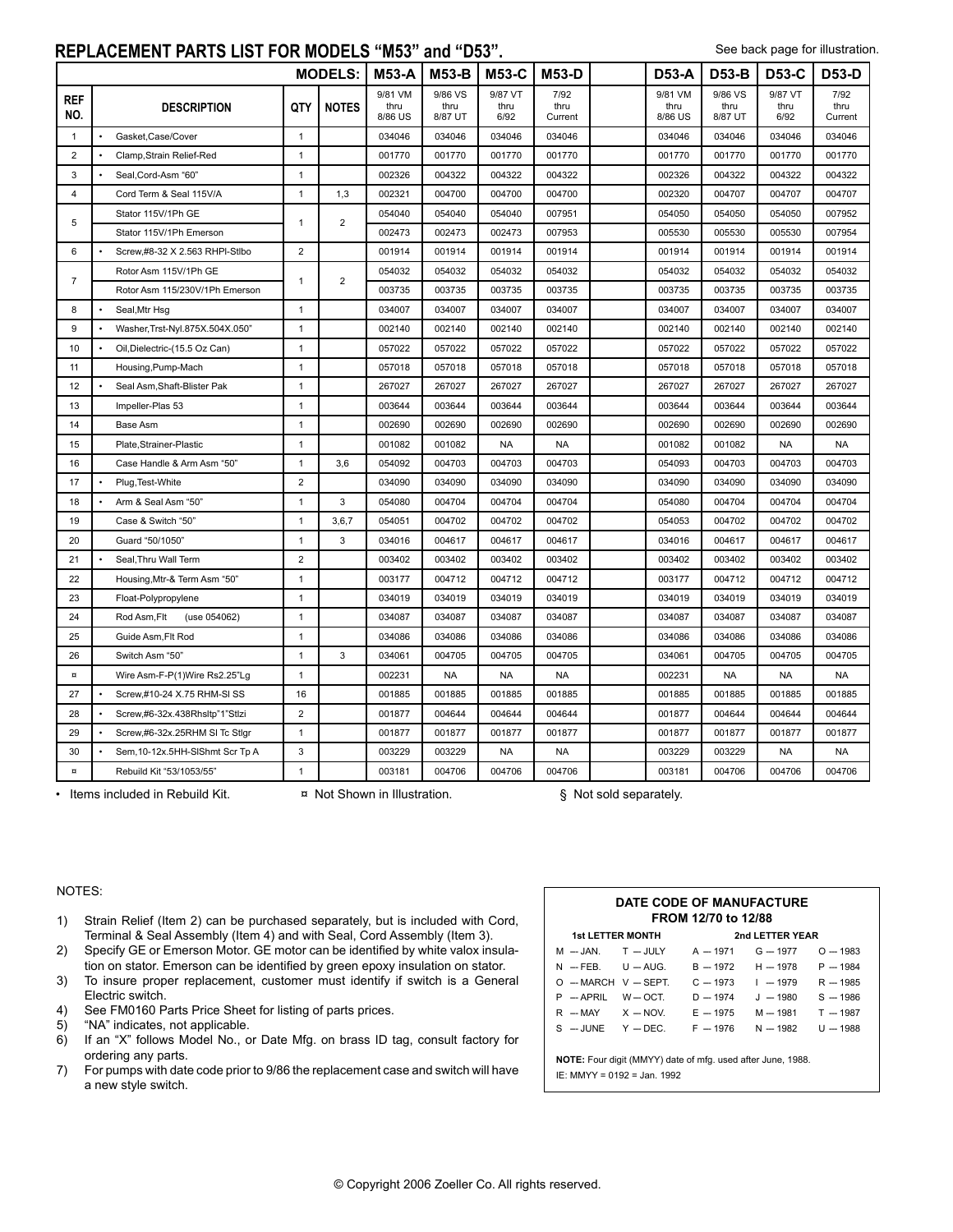### **REPLACEMENT PARTS LIST FOR MODELS "N53" and "E53".**

See back page for illustration.

|                   |           |                                 |                | <b>MODELS:</b> | <b>N53</b>                 | <b>N53-A</b>               | <b>N53-C</b>            | <b>N53-C</b>            | E53                        | <b>E53-A</b>               | <b>E53-B</b>            | <b>E53-C</b>            |
|-------------------|-----------|---------------------------------|----------------|----------------|----------------------------|----------------------------|-------------------------|-------------------------|----------------------------|----------------------------|-------------------------|-------------------------|
| <b>REF</b><br>NO. |           | <b>DESCRIPTION</b>              | QTY            | <b>NOTES</b>   | 9/81 VM<br>thru<br>8/86 US | 9/86 VS<br>thru<br>8/87 UT | 9/87 VT<br>thru<br>6/92 | 7/92<br>thru<br>Current | 9/81 VM<br>thru<br>8/86 US | 9/86 VS<br>thru<br>8/87 UT | 9/87 VT<br>thru<br>6/92 | 7/92<br>thru<br>Current |
| $\mathbf{1}$      | $\bullet$ | Gasket.Case/Cover               | $\mathbf{1}$   |                | 034046                     | 034046                     | 034046                  | 034046                  | 034046                     | 034046                     | 034046                  | 034046                  |
| $\overline{2}$    | $\bullet$ | Clamp, Strain Relief-Red        | $\overline{1}$ | $\mathbf{1}$   | 001770                     | 001770                     | 001770                  | 001770                  | 001770                     | 001770                     | 001770                  | 001770                  |
| 3                 | $\bullet$ | Seal.Cord-Asm "60"              | $\overline{1}$ | 1,3            | 002326                     | 004322                     | 004322                  | 004322                  | 002326                     | 004322                     | 004322                  | 004322                  |
| $\overline{4}$    |           | Cord Term & Seal 115V/Na        | $\mathbf{1}$   | $\mathbf{1}$   | 002319                     | 004708                     | 004708                  | 004708                  | 002318                     | 004709                     | 004709                  | 004709                  |
| 5                 |           | Stator 115V/1Ph GE              | $\mathbf{1}$   | $\overline{2}$ | 054040                     | 054040                     | 054040                  | 007951                  | 054050                     | 054050                     | 054050                  | 007952                  |
|                   |           | Stator 115V/1Ph Emerson         | $\mathbf{1}$   | $\overline{2}$ | 002473                     | 002473                     | 002473                  | 007953                  | 005530                     | 005530                     | 005530                  | 007954                  |
| 6                 | $\bullet$ | Screw.#8-32 X 2.563 RHPI-Stlbo  | $\overline{2}$ |                | 001914                     | 001914                     | 001914                  | 001914                  | 001914                     | 001914                     | 001914                  | 001914                  |
| $\overline{7}$    |           | Rotor Asm 115V/1Ph GE           | $\overline{1}$ | $\mathbf{2}$   | 054032                     | 054032                     | 054032                  | 054032                  | 054032                     | 054032                     | 054032                  | 054032                  |
|                   |           | Rotor Asm 115/230V/1Ph Emerson  | $\mathbf{1}$   | $\overline{2}$ | 003735                     | 003735                     | 003735                  | 003735                  | 003735                     | 003735                     | 003735                  | 003735                  |
| 8                 | $\bullet$ | Seal, Mtr Hsq                   | $\mathbf{1}$   |                | 034007                     | 034007                     | 034007                  | 034007                  | 034007                     | 034007                     | 034007                  | 034007                  |
| 9                 |           | Washer, Trst-Nyl.875X.504X.050" | $\mathbf{1}$   |                | 002140                     | 002140                     | 002140                  | 002140                  | 002140                     | 002140                     | 002140                  | 002140                  |
| 10                | $\bullet$ | Oil, Dielectric-(15.5 Oz Can)   | $\mathbf{1}$   |                | 057022                     | 057022                     | 057022                  | 057022                  | 057022                     | 057022                     | 057022                  | 057022                  |
| 11                |           | Housing, Pump-Mach              | $\overline{1}$ |                | 057018                     | 057018                     | 057018                  | 057018                  | 057018                     | 057018                     | 057018                  | 057018                  |
| 12                | $\bullet$ | Seal Asm, Shaft-Blister Pak     | $\overline{1}$ |                | 267027                     | 267027                     | 267027                  | 267027                  | 267027                     | 267027                     | 267027                  | 267027                  |
| 13                |           | Impeller-Plas 53                | $\mathbf{1}$   |                | 003644                     | 003644                     | 003644                  | 003644                  | 003644                     | 003644                     | 003644                  | 003644                  |
| 14                |           | Base Asm                        | $\mathbf{1}$   |                | 002690                     | 002690                     | 002690                  | 002690                  | 002690                     | 002690                     | 002690                  | 002690                  |
| 15                |           | Plate, Strainer-Plastic         | $\mathbf{1}$   |                | 001082                     | 001082                     | <b>NA</b>               | <b>NA</b>               | 001082                     | 001082                     | <b>NA</b>               | <b>NA</b>               |
| 16                |           | Cover & Handle "50"             | $\mathbf{1}$   |                | 034067                     | 034067                     | 034067                  | 034067                  | 034097                     | 034097                     | 034097                  | 034097                  |
| 17                | $\bullet$ | Plug, Test-White                | $\overline{2}$ |                | 034090                     | 034090                     | 034090                  | 034090                  | 034090                     | 034090                     | 034090                  | 034090                  |
| 18                | $\bullet$ | Seal, Thru Wall Term            | $\overline{2}$ |                | 003402                     | 003402                     | 003402                  | 003402                  | 003402                     | 003402                     | 003402                  | 003402                  |
| 19                |           | Housing, Mtr-& Term Asm "50"    | $\mathbf{1}$   |                | 003177                     | 004712                     | 004712                  | 004712                  | 003177                     | 004712                     | 004712                  | 004712                  |
| 20                | $\bullet$ | Screw.#10-24 X.75 RHM-SI SS     | 16             |                | 001885                     | 001885                     | 001885                  | 001885                  | 001885                     | 001885                     | 001885                  | 001885                  |
| 21                |           | Sem, 10-12x.5HH-SIShmt Scr Tp A | 3              |                | 003229                     | 003229                     | <b>NA</b>               | <b>NA</b>               | 003229                     | 003229                     | <b>NA</b>               | <b>NA</b>               |
| 22                | $\bullet$ | Screw,#6-32x.25RHM SI Tc Stlgr  | $\mathbf{1}$   |                | 001877                     | 001877                     | 001877                  | 001877                  | 001877                     | 001877                     | 001877                  | 001877                  |
| $\alpha$          |           | Rebuild Kit "53/1053/55"        | $\overline{1}$ |                | 003181                     | 004706                     | 004706                  | 004706                  | 003181                     | 004706                     | 004706                  | 004706                  |

• Items included in Rebuild Kit.  $\Box$  **x** Not Shown in Illustration.  $\Diamond$  Not sold separately.

#### NOTES:

- 1) Strain Relief (Item 2) can be purchased separately, but is included with Cord, Terminal & Seal Assembly (Item 4) and with Seal, Cord Assembly (Item 3).
- 2) Specify GE or Emerson Motor. GE motor can be identified by white valox insulation on stator. Emerson can be identified by green epoxy insulation on stator.
- 3) When ordering these parts, customer must identify if switch is a General Electric switch.<br>4) See FM0160 Parts Price Sheet for listing of parts prices.

PUMP CO.

- See FM0160 Parts Price Sheet for listing of parts prices.
- 5) "NA" indicates, not applicable.<br>6) If an "X" follows Model No., or
- If an "X" follows Model No., or Date Mfg. on brass ID tag, consult factory for ordering any parts.



*MAIL TO: P.O. BOX 16347 Louisville, KY 40256-0347 SHIP TO: 3649 Cane Run Road Louisville, KY 40211-1961 (502) 778-2731 • 1 (800) 928-PUMP FAX (502) 774-3624*

*Manufacturers of . .* 

``Iliality Pumps Since 1939<sup>''</sup>

© Copyright 2006 Zoeller Co. All rights reserved.